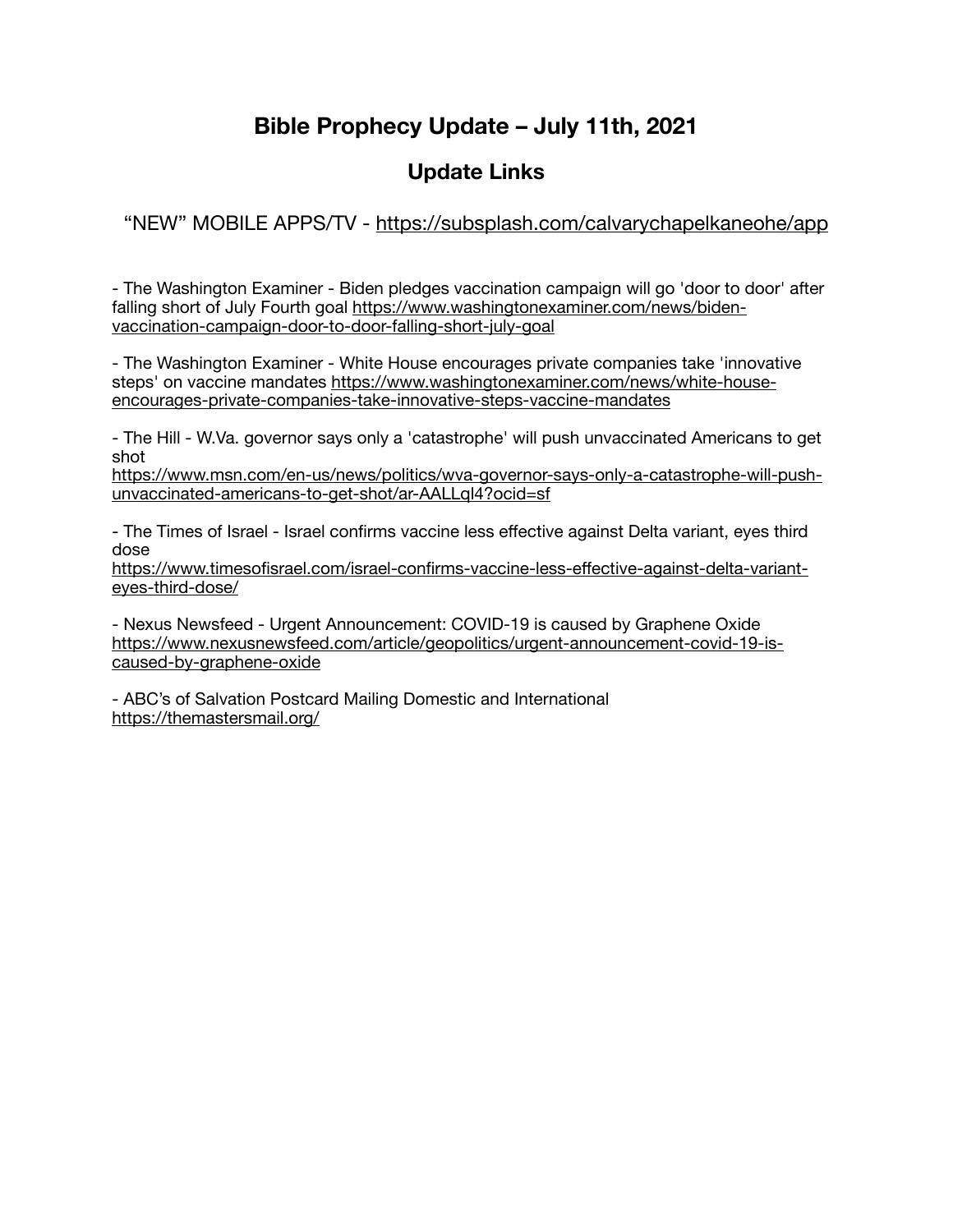Good morning and welcome to our first service on Sunday morning. We have two services, the first of which is our weekly Bible Prophecy Updates and then Second Service which will be live-streamed at 11:15 a.m. Hawaii time is our verse-by-verse study through the Bible, and we're currently in the Book of Hebrews and Lord willing, today we will complete Chapter 5 in its entirety. And we're going to look at those warning signs in our Christian lives that indicate we're not growing spiritually, we're not maturing.

So we would encourage you to join with us at 11:15 a.m. And for those of you that are on YouTube or Facebook, you might want to go to the website directly at this time. That way there's no interruption and you'll be able to view the uncensored entirety of today's update. So with that, we will get started. The title that I chose for today's update is "Playing, While the World is Burning." Isn't that perky? It's a play on words from the idiom "Fiddling while Rome Burns," and "Fiddling while Rome Burns" is an idiom that was derived from the popular legend that Nero played his fiddle while Rome burned. It's akin to the better-known modern-day idiom of "rearranging the deck chairs on the Titanic." Both idioms describe the utter futility of playing with frivolous pursuits in the midst of catastrophic crisis.

They can also describe the occupying of our time with normal "business as usual" in the face of imminent disaster. I'm hoping and my prayer is that you'll hang in there with me today to the end of the update because believe it or not, this is actually a message of hope. It may not seem like it right now, but if you'll just hang in there with me. Now, I have to confess that I've struggled as of late as it relates to the updates. I just want to share my heart with you. Because week-in and week-out it is always the same warning about the same thing.

And I am reminded of this every week as I continue to be excoriated and eviscerated for being caught up in all of the "conspiracy theories." So I have inquired of the Lord in this regard, and in so doing as only He can and always does, He ministered to me and directed me to His word, specifically His word through Jeremiah and to Jeremiah Chapter 20 beginning in verse 7. "Oh, Lord, you induced me and I was persuaded. You are stronger than I and have prevailed. I am in derision daily.

Everyone mocks me. For when I spoke, I cried out; I shouted, "Violence and plunder!" [doom and gloom if you prefer] Because the Word of the Lord was made to me a reproach and a derision daily. Then I said, "I will not make mention of Him, nor speak anymore in His name. But His Word was in my heart like a burning fire, shut up in my bones. I was weary of holding it back, and I could not."

Can you just feel the heaviness of the prophet Jeremiah? I mean, you think about it, and for those of you who are familiar with his ministry, years and years, week-in, week-out, month after month, year after year, he would proclaim and declare and prophesy the word of the Lord, and nobody listened. And not only did they not listen, they instead mocked him when he did. Do you know that he never had one person get saved, as it were, in his ministry? How's that one? I'm convinced that Jeremiah would, modern-day, never be asked to speak at a pastors' conference. I mean, after all, look at his ministry.

Thankfully, it's not gauged on that. It's gauged on one thing and one thing only. And that is remaining faithful to that which God has called you to even when and especially when it's unpopular. Again, I just want to share my heart with you and confess to you that there has been so many times where I've just, like Jeremiah, said Lord, I'm not going to talk about this anymore. I'm not going to mention this anymore. But the problem with that is that there's this burning fire in my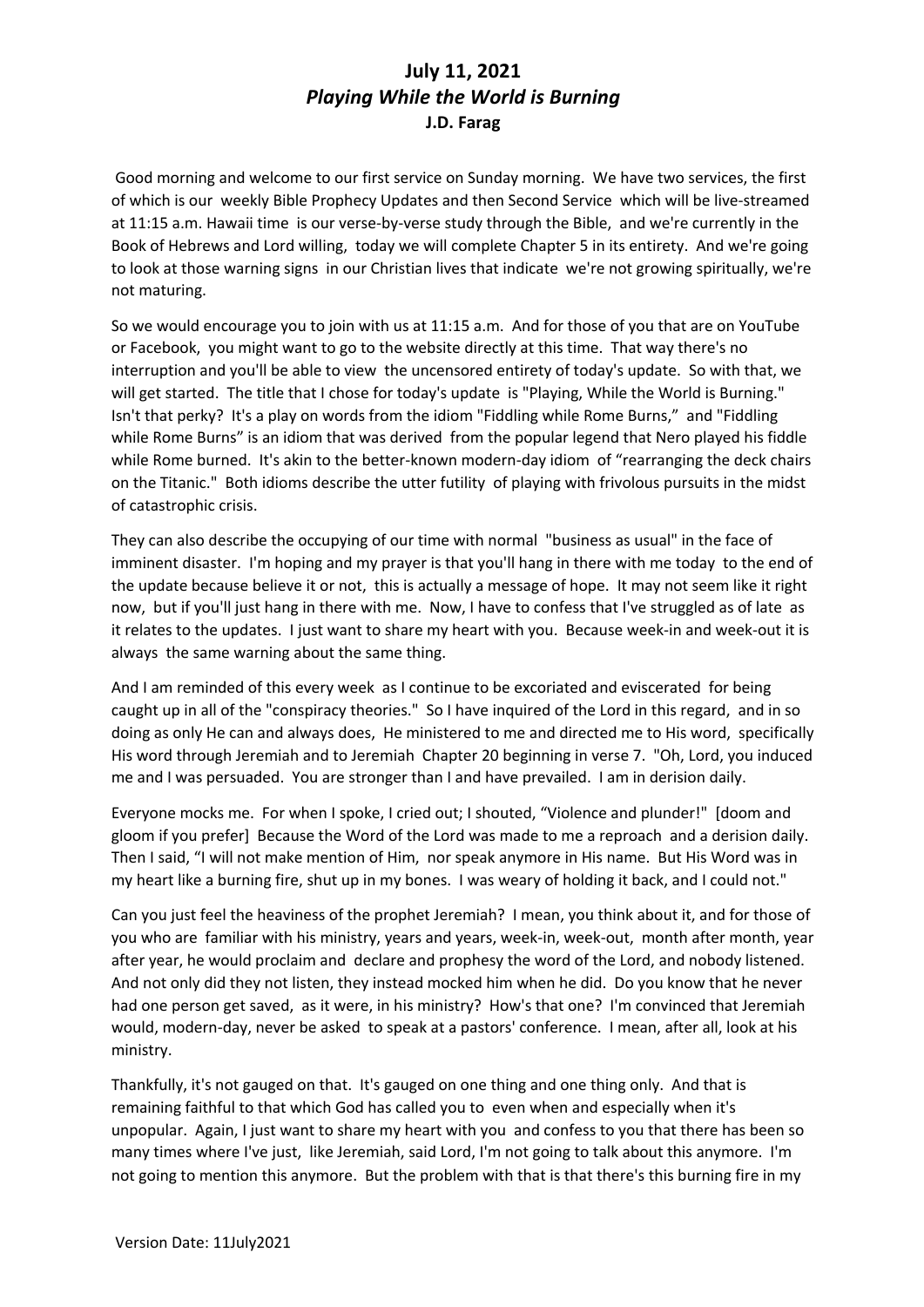heart, and it's for this reason that I cannot hold back and play church, or worse yet play pastor while the world is burning because His Word is burning in my heart. Again, please hear my heart when I say this, and the Lord knows my heart when I say this. I am not a performer whose performance you rate, nor am I a competitor whose competition you defeat. Rather, I'm a preacher. And as a preacher, I preach. And as a teacher, I teach. And as a pastor, I shepherd the flock that God has given me the profound privilege to pastor.

Please know that I in no way wish to solicit your sympathy or your pity; rather, I do covet your prayers specifically for continued boldness. This is what the Apostle Paul ask for in Ephesians 6:19. He said, "Pray also for me that whenever I open my mouth, words may be given me so that I will boldly make known the mystery of the Gospel." That's what I would ask. Please pray for me. I will humble myself and ask you for that specifically for continued boldness, and please know that it means a lot to me. You have no idea.

I am starting out this way because the Titanic is sinking and the world is burning. And this is no time to be playing around or playing it safe. Now is the time to get Jesus to people, and people to Jesus as fast as we possibly can. There is little time left and the reason there is little time left is because this is "The End." This is "The End." This is how it ends. Jesus is coming to rapture His church, and this prior to the 7-year tribulation, and the fact of the matter is it can happen at any time. One need look no further than to the swiftness with which prophecies that are fulfilled in the tribulation are beginning to happen now prior to the tribulation. In Luke 21:28 Jesus said, "When you see these things begin to come to pass, look up and lift up your heads." Why? "Because your redemption draws nigh."

If you will allow me to at this time, I would like to expound on this for the remainder of our time, but in order to do that we're going to end at this time the live stream on both YouTube and Facebook and redirect you to JDFarag.org. Okay. What follows is what I will refer to as the scriptural, even proverbial "handwriting on the wall" concerning that which is now upon us. And by that I mean the deception of this injection, if I can say it that way, and how it's reaching its intended end, which we were told it would chiefly in the Book of Revelation exactly as we are told it will be. It's happening. And the intended end is an unprecedented genocide of the global population. That's what the Book of Revelation tells us is going to happen during the 7-year tribulation.

Now I realize saying this this way is bold, even blunt, but perhaps you'll consider some of the reports about what is now happening. I will begin with this Washington Examiner report on Tuesday about how Biden is pledging a vaccination campaign that will go door-to-door. Did you hear about this? Isn't that special? Quoting the examiner, the Biden Administration is set to deploy more resources to areas where vaccine uptake remains low after narrowly missing its Fourth of July goal of getting 70% of adults at least one shot. "We are continuing to wind down the mass vaccination sites that did so much in the Spring. [Is that right?] [You're winding them down because nobody went] Now, we need to go to community by community, neighborhood by neighborhood, and oftentimes door to door, literally [knocking] knocking on doors…"

Now, I know what some of you are thinking because I can read your minds. Give me just a minute. [ Laughter ] [Chuckling] When the kids were little we had a sign made up, my wife and I, and it said that the last person who knocked is still missing. [ Laughter ] I'll give you a moment on that. I know it's early, but it was a deterrent. Yesterday, Lorraine Jordan, a childhood friend and classmate of mine sent me a photo of this sign, which reads as follows, "No vaccine solicitation. You're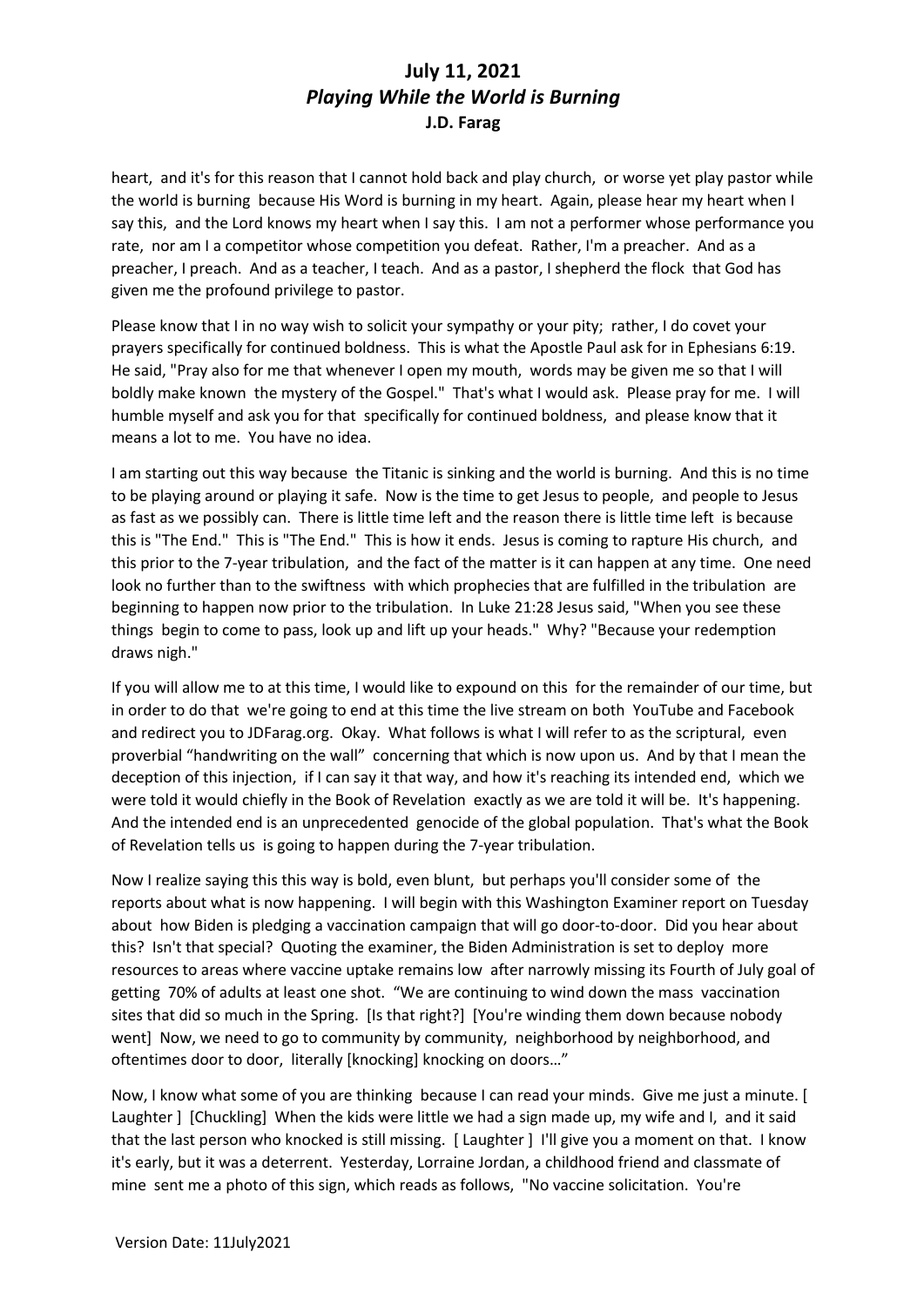trespassing on private property. If you do not leave after reading this notice, you will be treated as a criminal. Any mention of vaccine status will be met with litigation." Okay. That's an option. I would certainly understand if one were to opt to go this route, but may I humbly suggest another option, a different route? When that knock comes, and it will come, why don't you share Jesus with them?

I mean one of two things will happen, okay? In fact, talk about deterrent, they're not going to want to hear it. They are going to leave you alone. They might even do what the Jehovah Witnesses and Mormons have done to me and take me off their list. Don't go to this address. That's one; two, better yet, you might lead them to Christ. How about that? Be that as it may, on Wednesday the Washington Examiner published another report about how the White House is encouraging private companies to take "innovative steps" on vaccine mandates.

White House press secretary Jen Psaki skirted a question Wednesday about the Biden administration's position on coronavirus vaccine mandates but encouraged private companies to take "innovative steps" toward inoculating their workers and customers." I suppose this article from The Hill on Monday should come as no surprise. West Virginia Governor Jim Justice said that those who are still unvaccinated against COVID-19 will be pushed to get the shot only by a "catastrophe" in which "an awful lot of people die." On ABC's "This Week," host Martha Raddatz asked the governor what would push those who have not gotten vaccinated in the state "over the edge" to change their minds?

The governor, who in recent weeks has called on hesitant constituents to get the shot, responded, "I hate to say this, but what would put them over the edge is if an awful lot of people die." Justice said the "only way" he could see the nearly half of adults in West Virginia who have not yet gotten vaccinated to alter their thinking would be if "a catastrophe" occurred "that none of us want." The governor said that while the state has launched a lottery [listen to this] to give cash, guns, trucks, and other prizes to people who have gotten vaccinated, another lottery is happening in his state in which people are gambling with their lives. "It's a death lottery," he added. The question becomes how are they going to create this aforementioned catastrophe/crisis in which "an awful lot of people die?"

Well, the Times of Israel may provide us with at least one answer and it's the "variants" [have you been hearing about this? You will] Specifically the Delta variant which seems to be one of several variants that we're now beginning to hear about. Last Saturday, The Times of Israel reported that Israel's Health Ministry released data on Monday showing that the Pfizer vaccine's effectiveness [and I want you to listen very carefully to this] in preventing symptomatic COVID-19 has dropped by some 30%, to 64%, given the spread of the Delta variant. The data shows that during May when the strain was less prevalent, the vaccine was 94.3% effective. The Delta variant, which is believed to be twice as contagious as the original strain of COVID-19 [ooh, fear, fear, fear, fear, fear] is thought to be responsible for 90% of new cases in Israel over the past two weeks.

On Sunday, it was reported that the Health Ministry will recommend immunocompromised Israelis take a third dose of the Pfizer vaccine, even though the pharmaceutical company has not yet sanctioned the booster shot. Stay with me for just a moment and think through this with me if you will. Okay, so we're told that this vaccine, which is not a vaccine, will be effective against COVID-19. Okay. Well, apparently, you convinced, let's just say for purpose of discussion, about 50% of the population. The other 50% - and you know who you are - [Laughter] nah, not for me.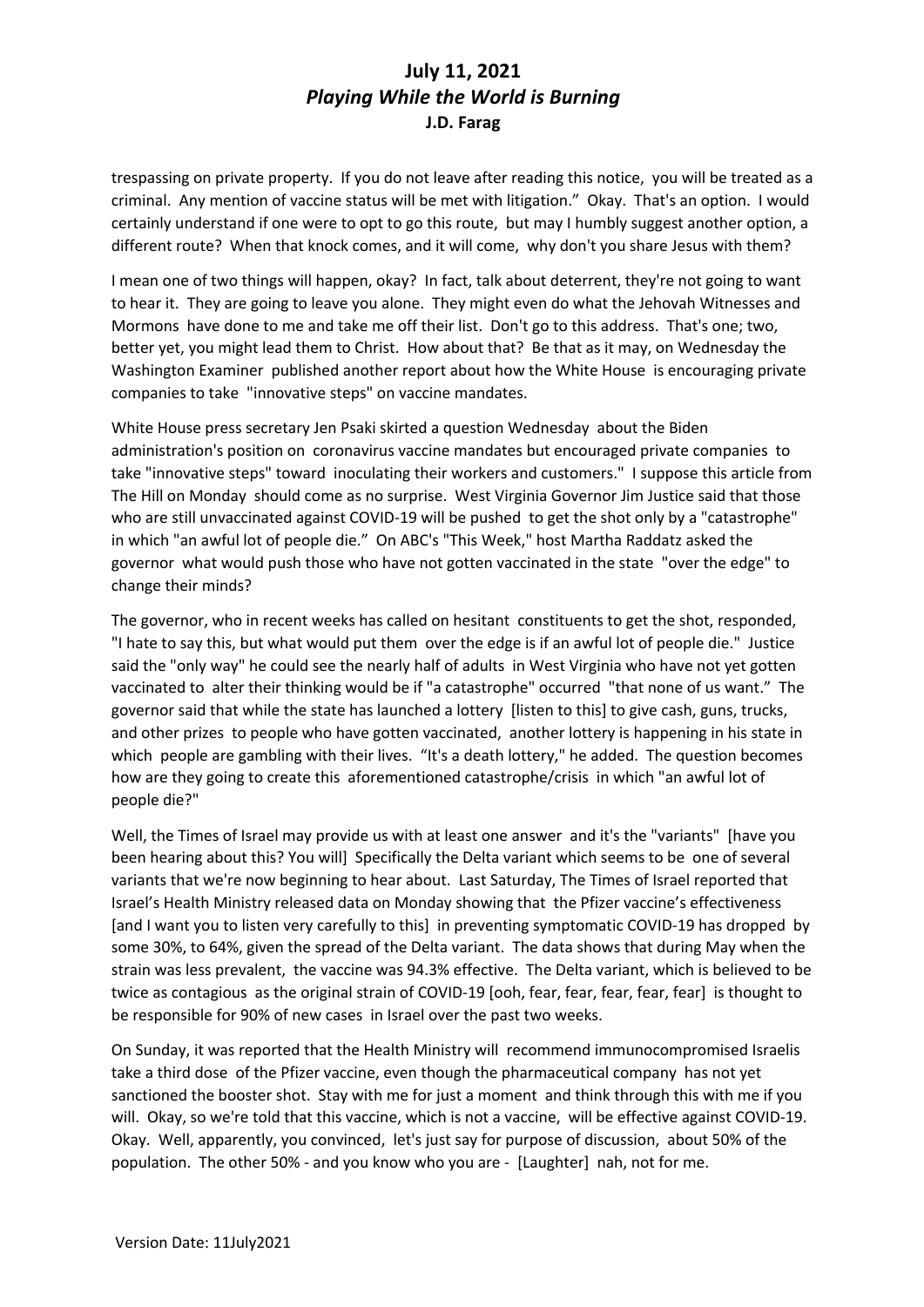True story times two, happened twice in the period of two weeks locally. Someone goes into the doctor's office. First thing they're asked is have you been vaccinated? No. Why not? Because. Whoa... And I mean they were just demonized, criticized, ostracized, all-the-"ized."

One doctor even said I'm not going to go 100 miles on the H-3 and drive and endanger danger people's lives, to which the patient responded, excuse me, have you been vaccinated? Yes. Well, then what's the problem? [ Audience in agreement ] Well, that's not the point, he said. Oh, it's not? Wait, you got the vaccine because you believe it will protect you. I haven't got the vaccine. Aren't you protected from me? [ Audience in agreement ] Wait, stop, Pastor you are making way too much sense. [ Applause ] Okay, we've got a problem; well, not we, they have a problem because they have all these vaccination centers and sites and they have got all of these vaccine supplies at the ready. All right, lineup. Nobody is lining up. Come on, get your shot! Nobody is coming. Well, now do we do? Well, let's shut the vaccination sites down and let's just go door-to-door. If we can't get them to come here to get the shot, we will go there and give them the shot.

I read one report where they will have a "health official" at the ready to give the shot on-site at the door when they go door-to-door. Wait a minute; so why are you doing that? Because everybody has to be vaccinated! Okay. Bear with me. I appreciate your patience with me. Why does everybody have to be vaccinated? Because if everybody's not vaccinated, then nobody is safe. Wait, that contradicts what you just got done telling everybody. No, we all have to be vaccinated. Well, I'm not going to get vaccinated then and neither are half of the population, let's say again. Okay. Well, we're going to have to come up with a variant. Are you with me? What do you want to call it? Delta sounds good. [ Laughter ] Don't read too much into that. I already have.

And I think there is a couple of others as well. I forget the name of the other one. And here's the thing: You know what's interesting? Is they're not blaming the ineffectiveness of the vaccine that they touted as being 94, 96%, I mean just pull a number out of thin air. That's how effective it is I guess that week anyway. They're not blaming the vaccine. They're blaming those who have not taken the vaccine, so-called. It's your fault! If you would've gotten vaccinated, we wouldn't have the Delta variant. Wait; what? It's my fault? Yeah. If you would've gotten vaccinated, we wouldn't of had the variant. Listen, I'm sorry I'm yelling. Actually, I'm not sorry I'm yelling. It's what I do. It is a custom in my country. [ Laughter ] So you are going to blame this twice as contagious variant on those who remain unvaccinated? Yeah. Man, you must really want this thing in me. You must really want me to roll up my sleeve and take the jab.

This brings up another question of why another booster shot? I mean, my goodness, how many booster shots do you need to have? What is going on here? This last week I tried to carve out the time to go through all the material online members sent me concerning what's known as Graphene Oxide. This just came out last week. Numerous reports that researchers in Spain acquired a vial from Pfizer and ran an analysis on it. While I have yet to vet the credibility of this, they found it contains this graphene oxide which is a poison that causes inflammation especially in the lungs and heart as well as, get this, a loss of smell and a loss of taste among other things.

Also, it's believed that these graphene oxide nanoparticles become magnetic when they reach the same temperature as the human body. Now why do I even mention this? I mentioned this for a couple of reasons, one of which is that I hope that you can do your own research on this, because think about this: If this is true, and it may very well be then it not only explains everything, but the implications of it are profoundly prophetic. We've included the link online on the website to this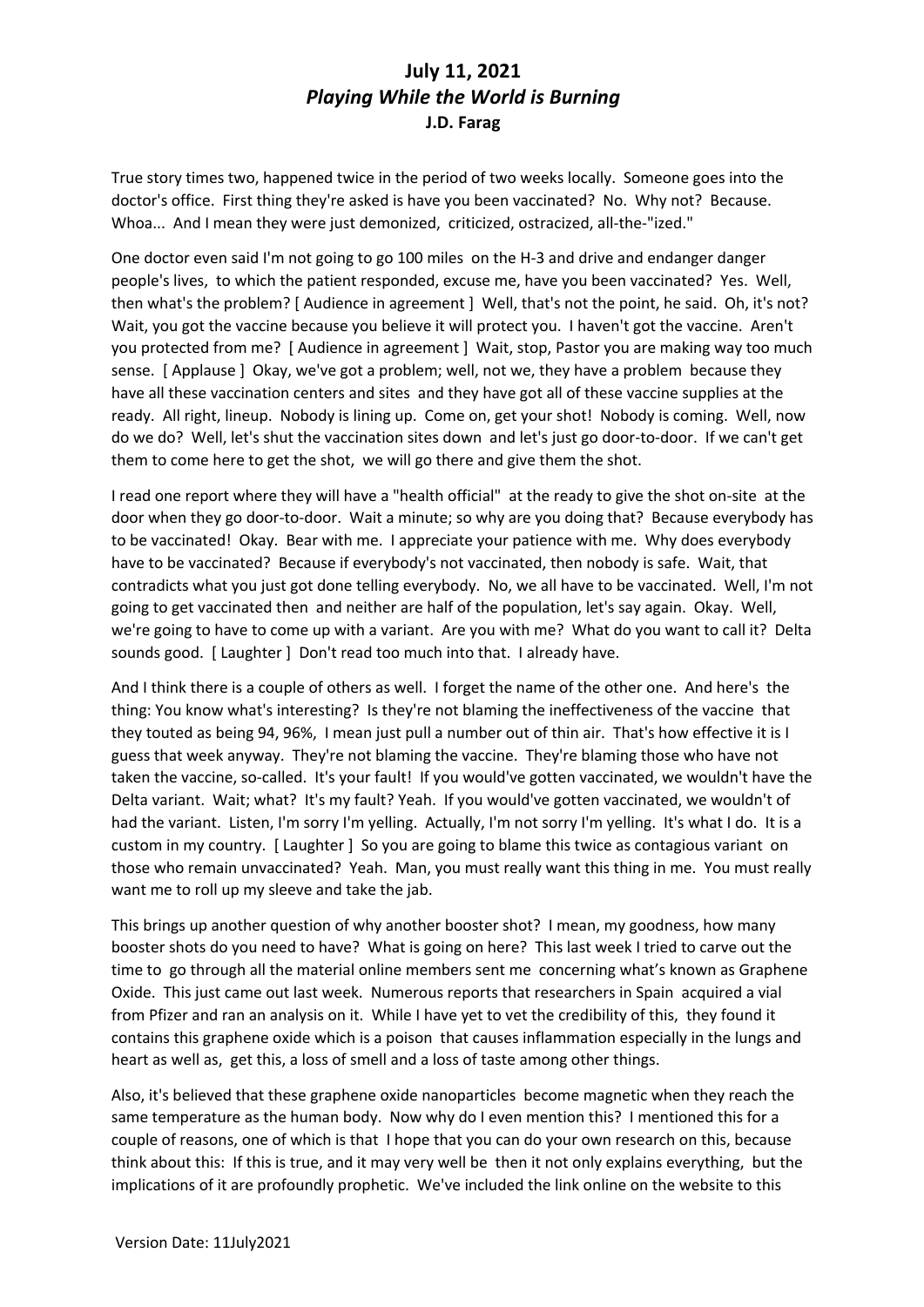post by Nexus Newsfeed for those who are interested. And pastors don't want to talk about this. Do you realize the ramifications of this? So it's increasing now, but on a weekly basis we get inundated with e-mails and posts and questions and requests. People all over the world, some of them just e-mail us what's going on where they're at. And I have to tell you that to say it's heartbreaking would be a gross understatement. We also get a number of people who say you know I wish I would have known this before I got the shot. Now what? We also get people who say I had to. I had to. There was no way that I was going to be able to provide for my family because they were threatening my livelihood, my income, my employment. I had to.

And this is why I wanted to sort of turn this corner lest one give way to hopelessness and despair, especially those who have already taken the jab. I want to remind you of and encourage you with Psalm 91. Might I trouble you to turn there in your Bibles? You can follow along with me. This, to me, is one of the most powerful Psalms in the entire Book of Psalms. It's also one of my favorite, and it's my sense as the Holy Spirit directed me to this Psalm that there is a word here from the Lord to you, to me concerning this.

Beginning in verse 1, the psalmist writes, "He who dwells." [Can you just hang onto those three words right out of the chute just for a moment? I want to come back to them. It's going to be germane our understanding of this Psalm] He who dwells. "He who dwells in the secret place of the Most High shall abide under the shadow of the Almighty. I will say of the Lord He is my refuge and my fortress, my God. In Him in I will trust. Surely He shall deliver you from the snare of the Fowler and from the perilous pestilence. He shall cover you with His feathers and under His wings you shall take refuge. His truth shall be your shield and buckler. You shall not be afraid of the terror by night, nor of the arrow that flies by day, nor of the pestilence that walks in darkness, nor of the destruction that lays waste at noonday. [nor that knock on the door] [No, that's not in the... I'm sorry] [ Laughter ] I can't help myself.

Verse 7, "A thousand may fall at your side and ten thousand at your right hand, but it shall not come near you. [and I love verse 8] "Only with your eyes shall you look and see the reward of the wicked." [God is going to have the final word] Verse 9, here it is again. "Because [keyword] you have made the Lord who is my refuge even the Most High your dwelling place [He who dwells -again, hang on it] no evil shall befall you, nor shall any plague [plague] come near your dwelling. For He shall give his angels charge over you to keep you in all your ways. In their hands they shall bear you up lest you dash your foot against a stone." Does that sound familiar? It should. Luke's Gospel, Chapter 4.

Satan misquoted this verse when he tempted Christ. Come on, throw yourself off the pinnacle of the temple there in Jerusalem. Has He not said that He will give His angels charge concerning You lest You dash Your foot against the stone? And Jesus answered how? With the Word of God, the sword of the Spirit. "It is written thou shall not test the Lord thy God." Maybe this is as good of a time as any to mention maybe for somebody here or somebody watching online that not only is greater that's He that's within us than he that is in the world, but if we will but resist the devil, he has to flee. Maybe I need to take that one step further.

Over the years in my own struggles and just spiritual warfare, sometimes the intensity of which is just, off the charts, I have found that even vocally out loud saying and even singing the name of Jesus, he can't stand it. He can't stand it. And so I praise Jesus. Thank you, Jesus. Thank you Jesus that Satan is a defeated foe. And then I recount audibly the promises in God's Word. You're going to get it, man; I can't wait. You who deceived the nations. I've actually requested a front row seat so I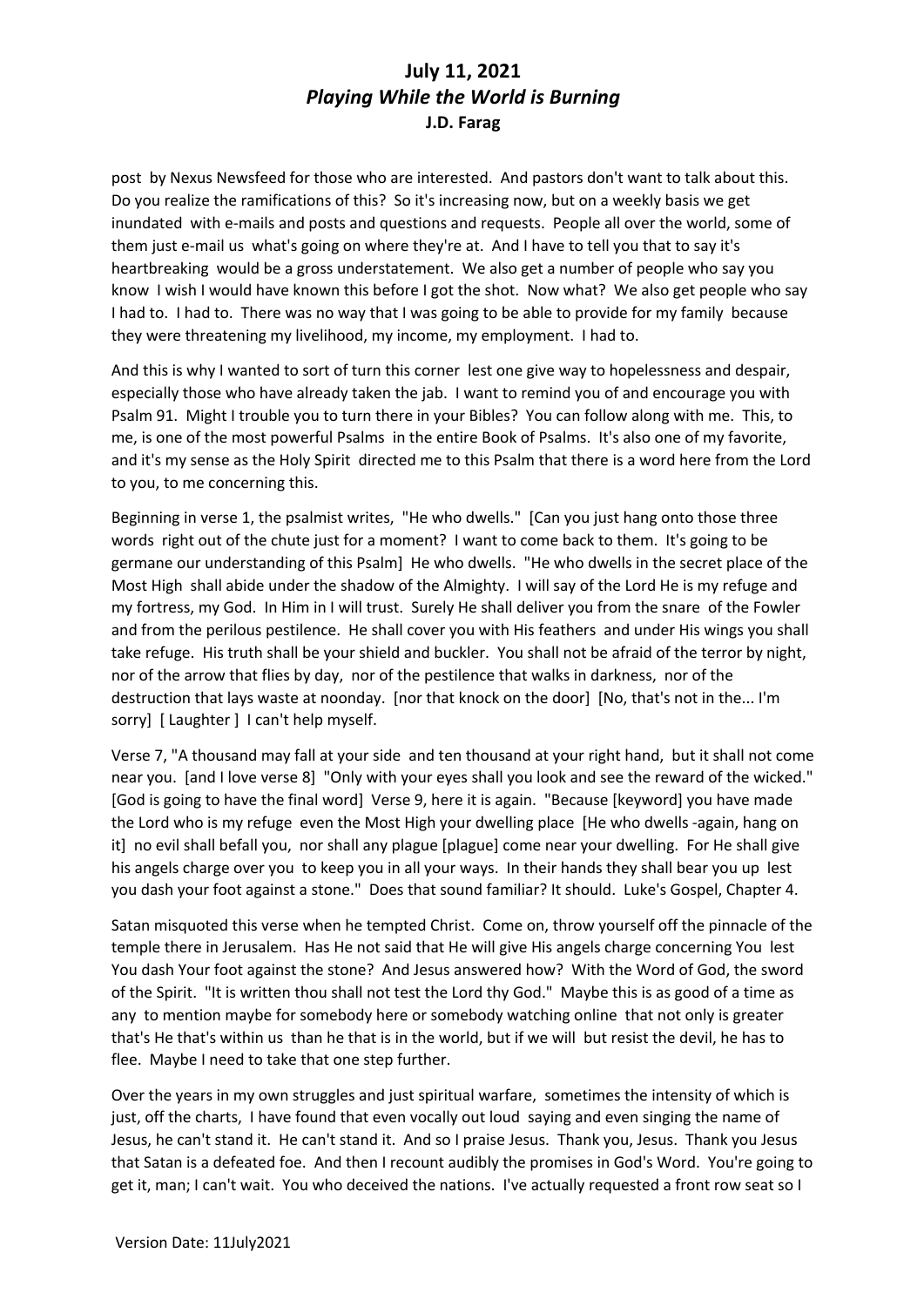can watch Satan be cast into the lake of fire for all of eternity and his demons with him. That day is coming. God said it and that settles it. He's a defeated foe. He does not want you to know that though. He wants you to think that his power is equal to God's. It's not. He wants to deceive you and have you believe that he is the opposite of God, the counterpart; he is not. He is a created being. He is not omniscient, or omnipresent, or omnipotent. I like how one said it, "The devil is God's devil and He can do no thing until God says okay, I'll let you do that." Ask Job. Actually ask Peter too.

Remember, that account when Jesus says to Peter, hey Peter, come here, I need to talk with you about something. What, what Lord? Well, the other day Satan came to Me and asked for permission to sift you as wheat. If I am Peter, I am like You told him no right, Lord? No, not exactly; I gave him permission. Why, why would you do that? Oh, because in the end, it's for your good and My glory. The devil can do no thing unless God allows him and God will never allow the devil to do anything unless in the end, it's for our good and His glory. The devil serves His purpose.

One last thing; I know it is way too early to say one last thing, but one last thing on this before we move onto the rest of the Psalm. If you're experiencing said spiritual warfare, I would encourage you to get reacquainted with Ephesians Chapter 6, a very well-known passage about the armor of God. And you put on that helmet of salvation to protect your mind from those thoughts that he tries to plant in there. You don't entertain them. You take every thought captive under the obedience of Christ. You resist him. You know, it's amazing, especially people who are into health, very careful about what we put into our bodies. As you can tell, I'm not careful at all. But so careful; I'm not going to eat that. That's bad. Well, how about the things we let into our minds?

The breastplate of righteousness that protects the heart, the shoes of the Gospel of peace, that steady, fixed on You and You, Lord, as we read in Isaiah on Thursday nights in our study through Isaiah, You will keep Him perfect peace whose mind is stayed on You. Immovable. There's one part of the armor that doesn't get a lot of press. It's the belt of truth; it should. You know why? Because it holds everything together, the sword, the shield. We will come to the shield in a second, but everything is held together by the belt. How appropriate.

The truth holds it all together. Who is the truth, not what's the truth, who is the truth? Jesus is the truth. Jesus is the truth. The way, the truth, and the life. The shield of faith, early on in my walk with the Lord, I always kind of wondered about where Paul says, "Above all take you up the shield of faith." And I'm like wow is that the most important part of the armor? Above all of the other pieces of the armor? No. What he was saying is this: You take that shield as they would in warfare in that day, in the spiritual sense, the shield of faith, and you take it up and you lock it tongue-in-groove in with your comrades, your fellow soldiers, and in so doing you create an impenetrable fortress with which to extinguish the flaming arrows of the evil one.

And these shields were made of wood and metal. And they were dipped in water - again I love the typology - the water of the Word of God so that when, not if, Satan fires those arrows, those fiery arrows at you, they are extinguished. You are impenetrable, immovable, and they are extinguished. But what about when you are not locked tongue-in-groove? You have for forsaken the assembling, not gathering, assembling of yourselves together as-is the custom of some. That's a game-changer by the way, the word "assembling." Because just gathering together means nothing. I mean the best illustration I have ever heard is I can have my watch - by the way, this is a Timex [licking the watch] takes a licking and keeps on ticking. You young people have no idea about that. [Laughter]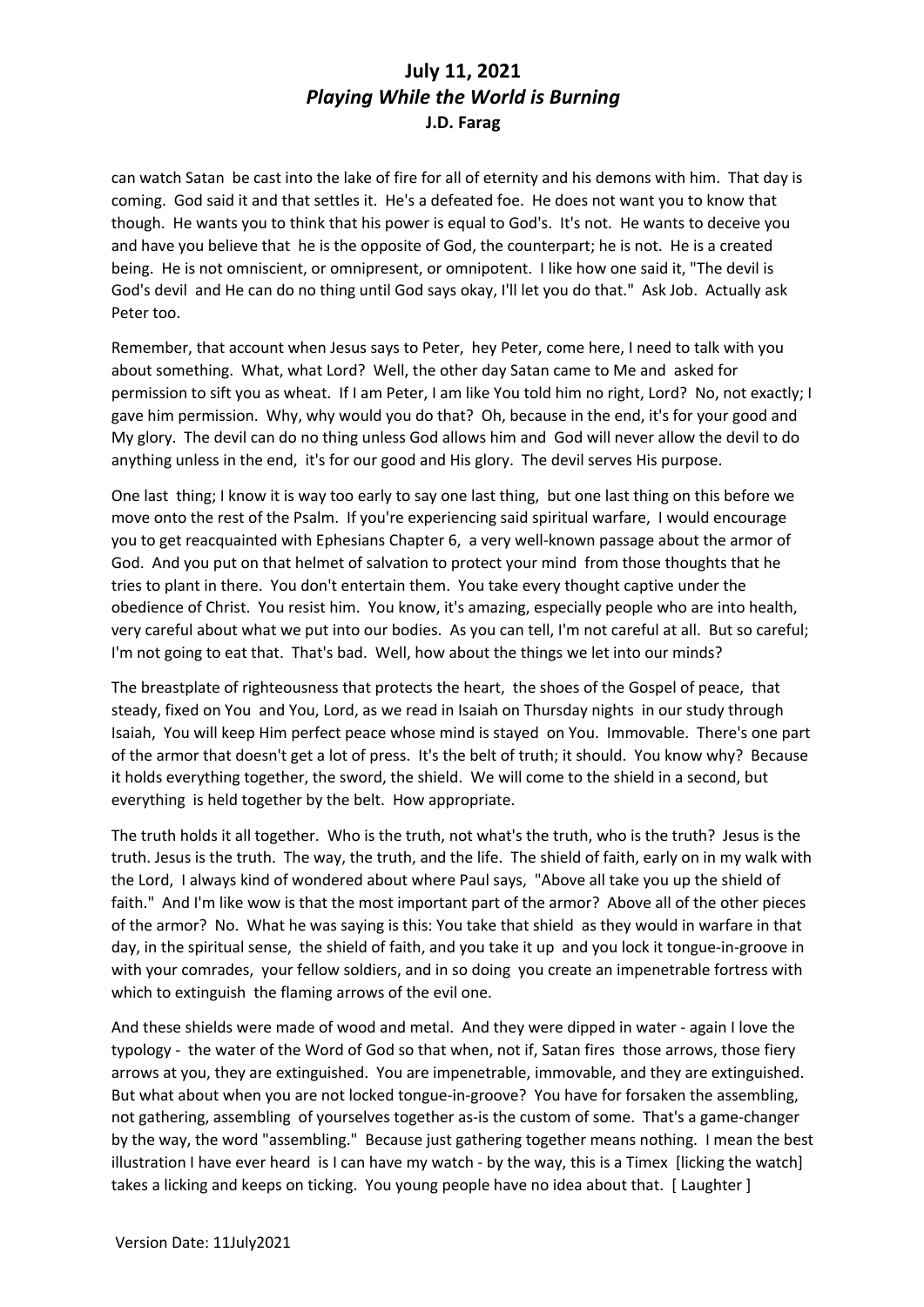Whatever. So I have a Timex, \$39.95 by the way. I had it for long time. I had to replace the band, but anyway, I digress. So I have this watch. Let's say I have all the parts to this watch gathered together up here on my pulpit. Nothing. No, they need to be assembled so that all of those intricate parts are now functioning and now operating. Now, I've got something. That's what the assembling together of the saints is. So what Satan does, is he tries to get you isolated. And it's almost textbook because he'll have somebody say something that offends you, usually it's me, and you are like well, I'm not... How I'm not going back there! Oh, we got him.

Peter describes him as a lion that is roaring and stalking us as his prey to devour us. And what those lions do is they very patiently wait for the optimum time to attack, and their prey is the one who is outside of and isolated from the rest. He's got them. And that is what Satan does. Verse 13, "You shall tread upon the lion [oh] and the cobra [okay] the young lion, and the serpent you shall trample underfoot. [And here is why, verse 14, listen] Because he has set His love upon Me therefore I will deliver him. I will set him on high because he has known My name. He shall call upon Me, and I will answer him. I will be with him in trouble. I will deliver him and honor him. With long life, I will satisfy him, and show him My salvation."

Okay, this Psalm is not for everyone. Oh, wow, I'm offended. Well, there you go. It's a gift. This Psalm comes packaged with a prerequisite. It is conditional. It is only for those who dwell in the Almighty. He who dwells because you've dwelled and because - and this is important - we always talk about God's love, for us. Well, what about our love for God? What about loving God with all of our hearts, soul, mind, strength, everything that is within us? As I read this Psalm, I see these two prerequisites, these two conditions that require I dwell in Him, I'm in Christ, and I love Him. And if those conditions are met [chuckling] bring it. It will not come upon me. Yeah, but a thousand died on this side and 10,000 on this side. I know but right here.

Real quick story; when we were studying through the Psalms - I will make it real quick - famous last words, right? True story; I hope I don't botch it, but it goes something like this and it's in a book that I quoted and referred to when we were studying Psalm 91, but during the Holocaust, there was this prisoner in one of the prisoner camps. And he had memorized Psalm 91 and was praying it and reciting it and saying it out loud, and the Lord just told him that he was to get up and walk out because he's under the shadow of the Almighty. So he did. Imagine that, the audacity of taking God at His Word. Go figure. So he gets up and goes to the first guard, and the first guard says hey, where are you going? And he said I am under the Most High. Oh, go ahead. Gets to the next guard. Hey, where are you going? I'm under the Most High. Go ahead. Well, come to find out unbeknownst to him, who knew? Hitler was referred to as the Almighty. They thought he was under Hitler's orders to leave and escape. And he was the only one that survived that particular prison camp. Psalm 91.

Another story just real briefly, again, famous last words, right? I think it was World War II, if I'm not mistaken, on the beach riddled with bullets this one soldier is praying and reciting Psalm 91 thinking I'm not getting out of this one. Bullets flying, everyone next to him dying, and then when the bullet stopped, he thought for sure there is no way. And he gets up, not one bullet. In fact, the outline in the sand was riddled with bullets all around forming where he was laying, Psalm 91. Now please, I'm not trying to suggest in any way that this Psalm is some magical, mystical thing that you chant or say, no. What I am suggesting is that if we would, but dwell in Him with our love for Him, He will deliver us. He can't not. I know that's not proper English, but he can't not. If God has promised it, God will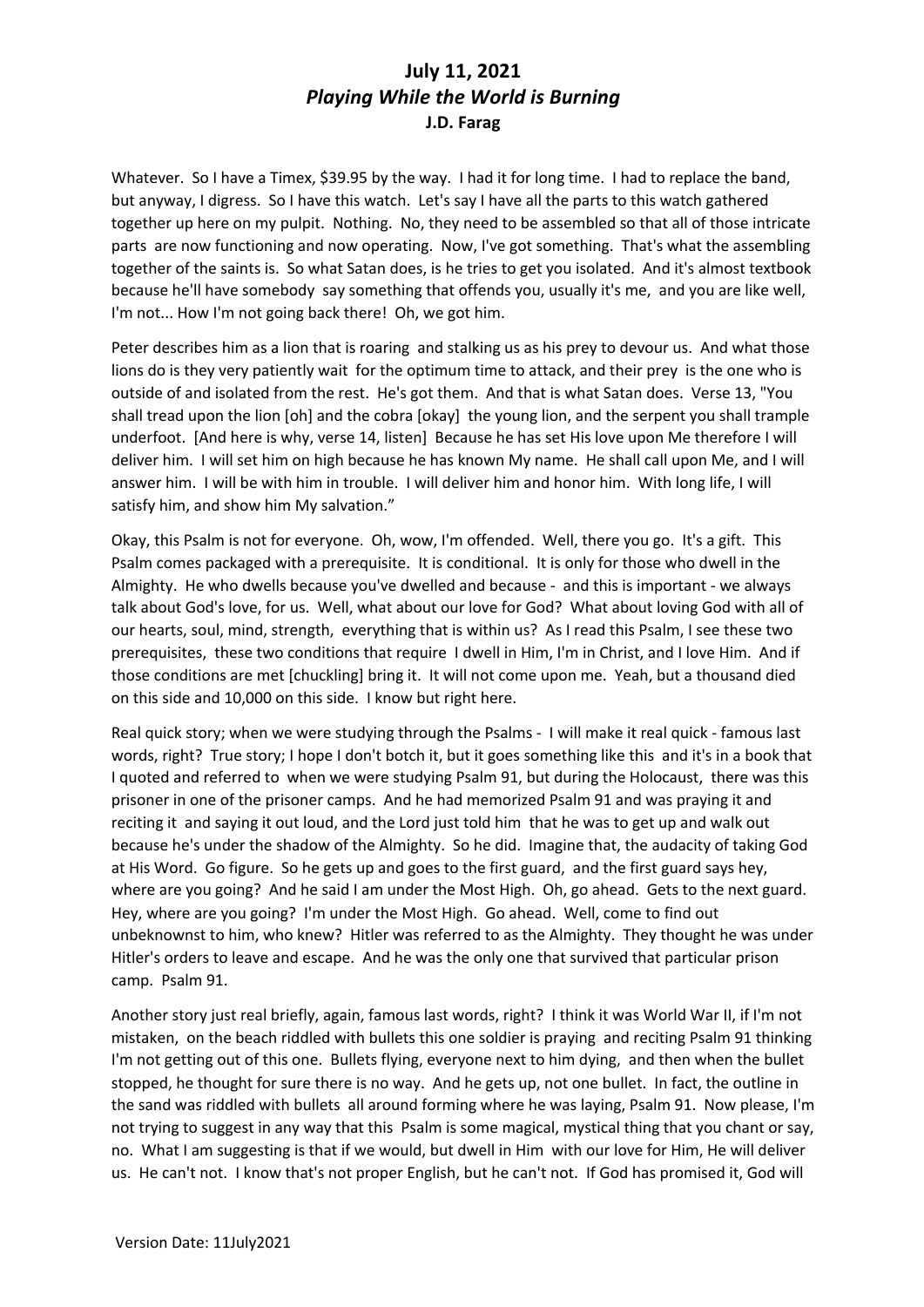do it. And God has promised it and He will do it. Let me just say lastly real quick for those of you who have taken the jab, if there was ever a time that you needed to dwell under the shadow of the Almighty, it's now. You need to trust the Lord. You need to turn to the Lord. And you need to ask for His protection, claim His promises to you. For those of you who haven't, the pressure is mounting, and, again, all I can say is dwell in the shadow of the Almighty. He will deliver you. He will protect you. And He will show you His salvation. That's the Gospel, the good news of salvation in Jesus Christ. And that's how we end these weekly Prophecy Updates. And it's also with the ABC's of Salvation, which is a childlike explanation of salvation. What is the Gospel? Paul writing to the Corinthians in 1 Corinthians 15, the first four verses says that Jesus came, He was crucified, He was buried, and He rose again on the third day. Why did he do that? He did that because He loves you. He died for you.

No greater love has any man, that he would lay down his life for his friend. He paid the price, good news, your debt, your sin debt, the death penalty in your stead. And all who would believe on Him will not perish but have everlasting life. That's the Gospel. What are the ABC's? Well, the A is for admit or acknowledge that you have sinned; otherwise, why would you have any interest in a Savior if you don't see your need for Savior? Romans 3:10 says, "There is no one righteous, not even one." And Romans 3:23 tell us why. It's because "all have sinned and fall short of the glory of God."

Now, we enter this sentencing phase if you will. What's the sentence? Well, the wages of sin is death. That's the penalty. It's the death penalty. That's the bad news. What's the good news? Well, the good news is the gift of God is eternal life in Christ Jesus our Lord." That's the good news. Gift; you don't purchase it, He did. If you purchase it, it's not a gift, it's a purchase. I know that is deeply profound. It's a gift He paid for in full with His life. His blood shed in our stead. And He offers to every single one of us this gift that He paid for of eternal life. That is the A; the B is for believe in your heart that Jesus Christ is Lord, and as Romans 10:9-10 says, "If you believe in your heart that God raised Jesus from the dead, you will be saved," just believe. And the C, very simply is for call upon the name of the Lord, or as Romans 10:9-10 also says, "If you confess with your mouth Jesus is Lord and believe in your heart that God raised Him from the dead, you'll be saved." And lastly, Romans 10:13 says, "All who call upon the name of the Lord will be saved."

If you are here this morning or watching online and you've never called upon the name of the Lord, I implore you, I implore you now is the time. Well, I'm already saved. Praise the Lord. You're not through yet, you're not finished yet. If you were, and I wondered about this and I've heard others quip humorously about this, but the question is asked: Why after I got saved didn't the Lord just say okay, he saved, get him up here, hurry, right after he gets saved? Which if I was God, I would maybe have revisited doing that with me, kinda like man, let's get him up here now, he's saved, and whew, that was close! No, He's got work to do. It's all about knowing Jesus and letting others know about Jesus. And that's why He leaves us here, by the way. You know the only thing we're going to take into eternity with us are those souls that we impacted for Jesus Christ.

As one famously said, "Soon one life is passed and only that which was done for Christ will last." Everything else, Paul writing to the Corinthians, is going to burn like wood, hay, and stubble. I'll end the way we began and just say that the time is now. We have no more time. We have got to get Jesus to people and people to Jesus.

The ABC's have been used all over the world. And a few weeks ago we announced that Jim and Cris Cote of The Master's Touch had a new mailing for those in the U.S. And today we're excited to